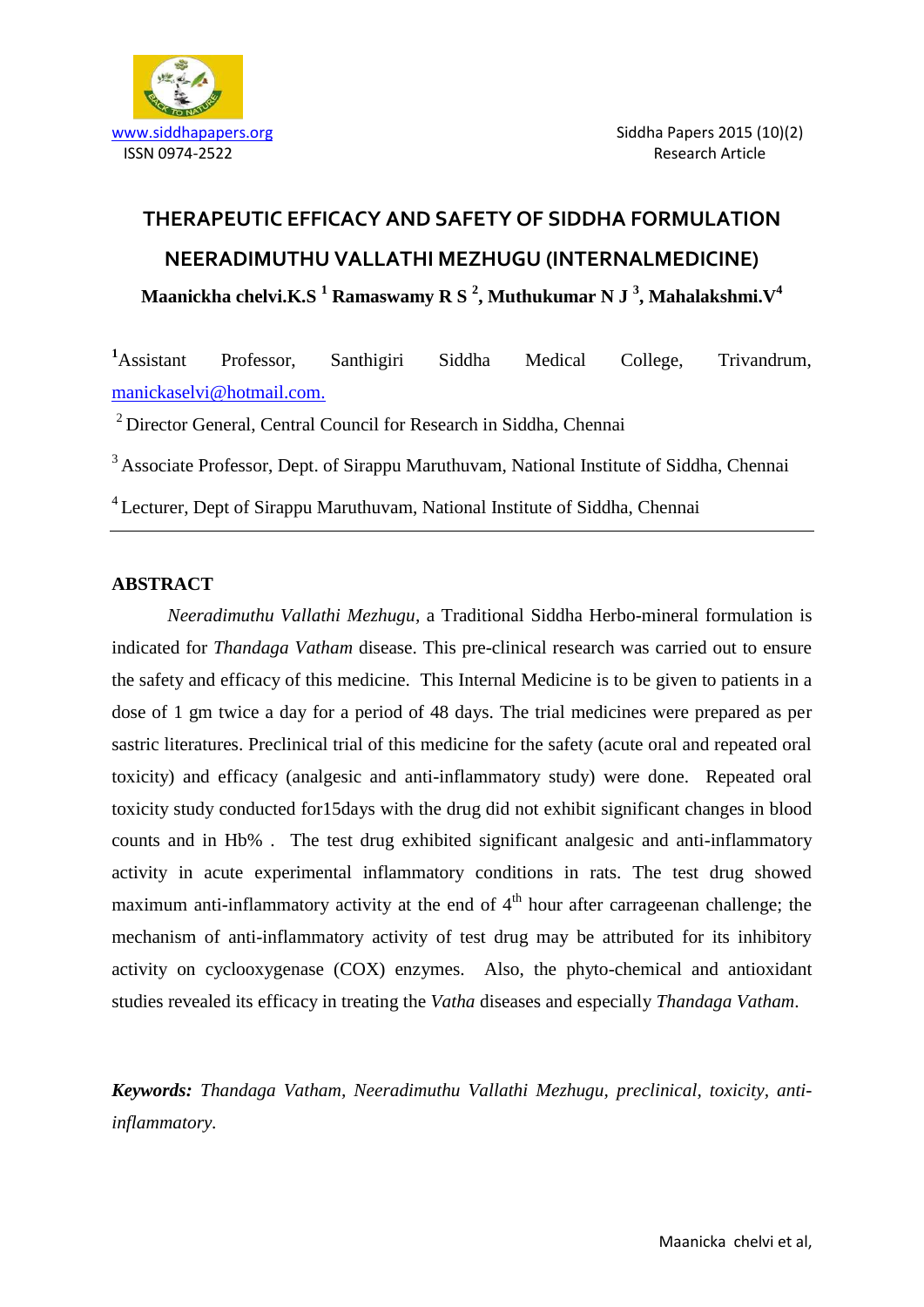#### **1. Introduction**

Siddha system of medicine is one of the ancient traditional systems of medicine. Siddha system is a distinct science comprising of *Vatham,Vaithyam,Yogam* and *Gnanam*. *Siddhars* are divinely persons with supernatural powers. *Siddhars* were the first persons to employ metals and minerals as therapeutic agents. When Siddha medicines (prepared with ingredients of metals and minerals) are used, questions arises about its safety in human usage. Even though the medicines are invented by our great Siddhars who had deeper knowledge in science, it is mandatory to evaluate its safety in terms of scientific evidences.

Here, the Authors have taken *Neeradimuthu Vallathi Mezhugu* [1] for open clinical on *Thandagavatham*. This medicine is mentioned in *Anuboga Vaithyanavaneetham*, part-8. The test drug is indicated for Skin diseases and *Vatha* diseases according to indications mentioned in text. But according to *GUNAM* (Property) of the each ingredient, it may be very efficacious in treating the *Vatha* diseases.

#### **2. MATERIALS AND METHODS**

#### **2.1 Medicine Preparation**

The medicine mentioned in the *Anubhogavaidya Navaneetham* Part – VIII the major ingredients are:

- 1. *Neeradimuthu* ( Soorty oil tree)- Hydnocarpus w*ightiana*
- 2. *Serankottai* (Marking nut) Semecarpus anacardium
- 3. *Parangipattai* (Sarsaparilla) -Smilax china
- 4. *Amukkara,*(Indian ginseng )-Withania somnifera
- 5. *Vellerukkam ver* (king's crown ) -Calotropis gigantea
- *6. Senthatti* ( Indian stinging nettle) Tragia involucrata
- *7. Surul pattai* (Red Creeper)- Ventilago madraspatana GAERTN.
- 8. *Rasam –* Mercury( Hg )
- *9. Ghandagam -*Sulphur (S)
- 10. *Panai vellam (*Palm jaggery)- Borassus flabellifer

Medicine was prepared according to the *Mezhugu* consistency.

**Method**: Since it is indicated for Vatha diseases, it is necessary to evaluate the anti inflammatory, analgesic and anti oxidant properties. Since it is a metallic preparation it is mandatory to do safety and toxicity studies also.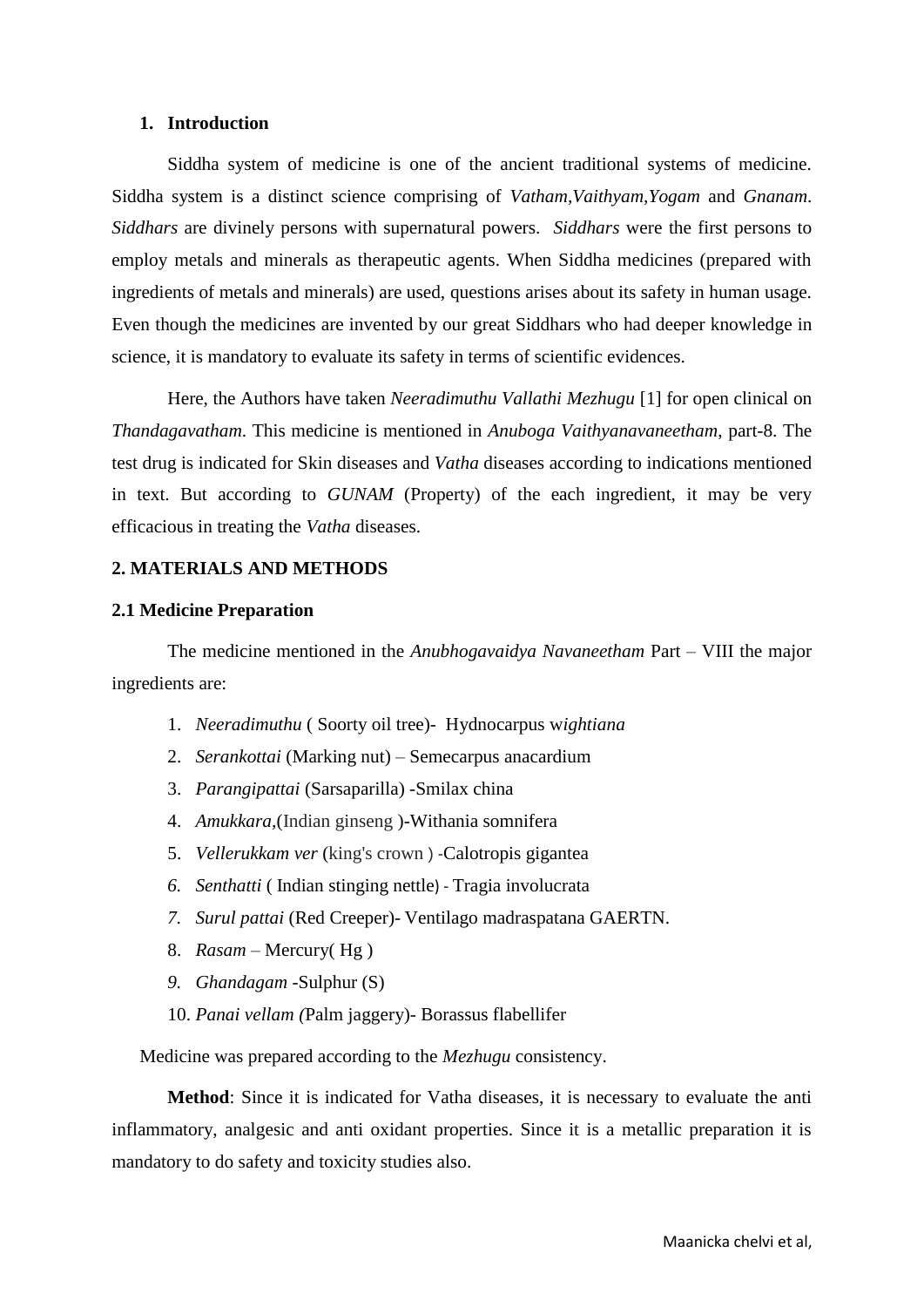#### **2.2 Preliminary Basic, Acidic Radicals and Phyto-chemical Studies**

The qualitative chemical analysis and acidic, basic radicals assay of the drugs showed the presence of phyto constituents and minerals.[2],[3], [4]

#### **2.3 Toxicity Studies**

#### **2.3.1 Acute Oral Toxicity Study**

Acute oral toxicity was conducted as per the OECD guidelines (Organization of Economic Cooperation and Development) 423 (Acute Toxic Class Method). The acute toxic class method is a stepwise procedure with 3 animals of a single sex per step. Since the formulation is relatively non toxic in clinical practice the highest dose of 2000 mg/kg/p.o (as per OECD guidelines "Unclassified") was used in the acute toxicity study. The animals were observed closely for behavioural toxicity, if any by using FOB (Functional observation battery).

#### **2.3.2 Repeated Oral Toxicity Study**

Repeated oral toxicity studies can be used to get additional information regarding the toxicity profile of a chemical. Repeated oral toxicity studies are defined as those studies where the chemical is administered to the animal for a period covering approximately 10% of the expected life of the animal. Usually, the dose levels are lower than for acute studies and allow chemicals to accumulate in the body before lethality occurs, if the chemical possess this ability.

#### Experimental procedure

The following experimental procedure was followed to evaluate the repeated oral toxicity study of NMVM

Group I : Control animals received 1%CMC, 2 ml/kg/p.o. for 15days

Group II : NMVM at the dose Level of 500mg/kg/p.o. was given to rats for 15days

Body weight, food intake and water intake was recorded at two intervals with simultaneous observation for toxic manifestation and mortality, if any. At the end of 15days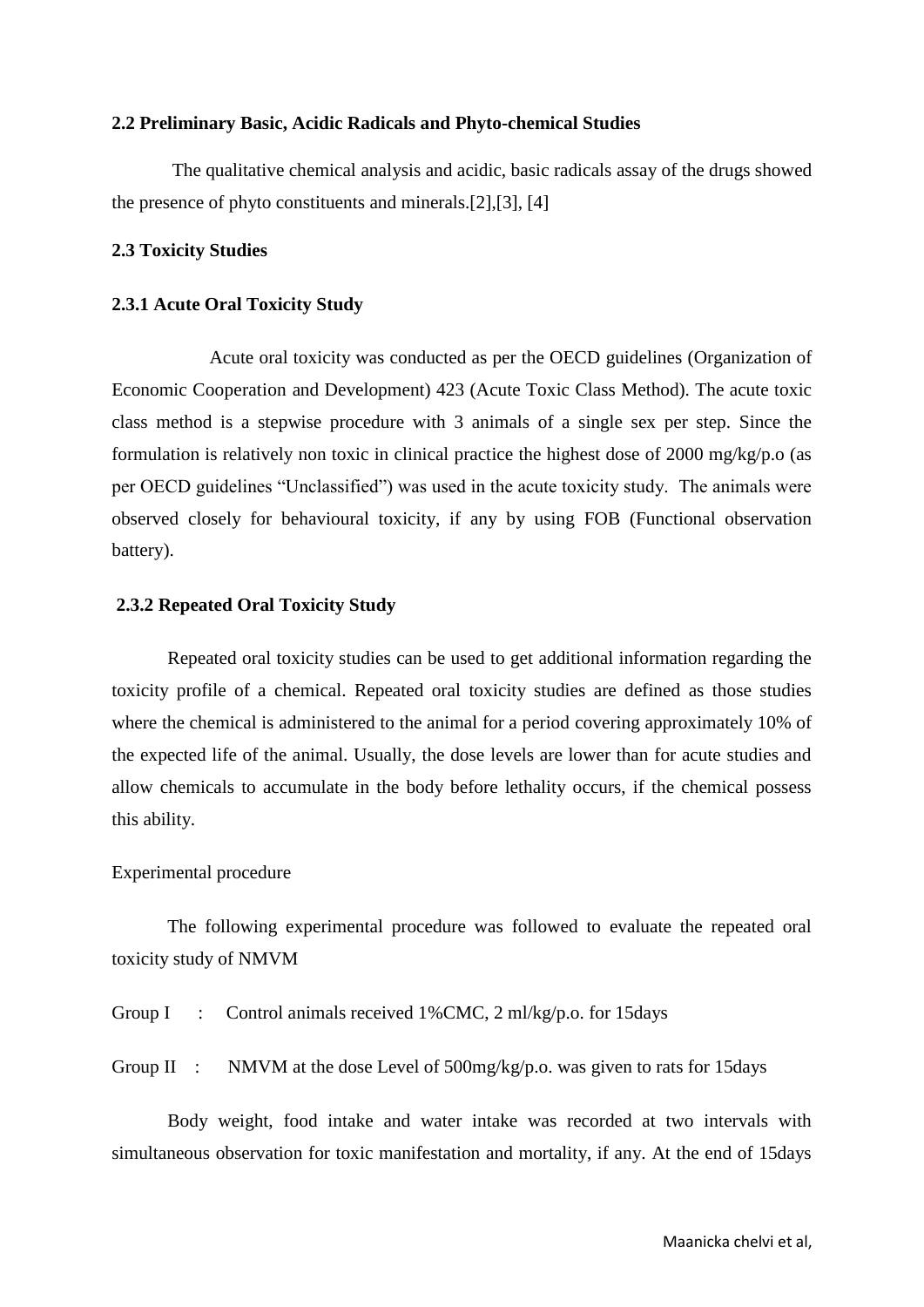treatment all the animals were sacrificed by over dosage of ether anaesthesia. Blood was collected and used for haematological studies. Section of liver, kidney, and heart were dissected out and kept in 10% formalin for histo-pathological studies.

 NMVM at the dose of 2000mg/kg/po **did not exhibit** any mortality in rats. As per OECD 423 guidelines the dose is **Acute** said to be "Unclassified" under the toxicity scale. Hence further study with higher doses was not executed.

Test drug NMVM at the dose of 500 mg/kg/po when administered orally for 15 days in rats did not exhibit toxicity in hematopoietic system, liver and kidney. (Tables 2 and 3).

#### **2.4 Histopathological Studies**

Animals were sacrificed at the end of repeated oral toxicity and tissues were processed for histo-pathological studies. NMVM at the dose of 500 mg/kg/po daily administered for 15days did not show evidence of pathological lesions in the tissues tested (Plate 1)[5]

#### **2.4.1 Biochemical Studies**

Here estimation of Aspartate aminotransferase (AST), Alanine amino tranferase(ALT), Alkaline phosphatase (ALP), Cholesterol, Urea and Uric acid levels are noted in specified kits, routine Haematological studies were done.[6],[7],[8],[9]

#### **2.5 Analgesic Activity**

The analgesic activity of the medicine is analyzed by Tail Flick method in Wistar rats

Group-1 Control animals received 1% CMC 10ml/Kg/po

Group 2 Test drug at the dose of 500mg/kg/po

NMVM at the dose of 500 mg/kg/p.o showed significant analgesic activity in rats.

#### **2.6 Anti Inflammatory Activity**

Anti inflammatory activity was evaluated in acute model of inflammation

Group-1 Control group received CMC 10ml/kg/po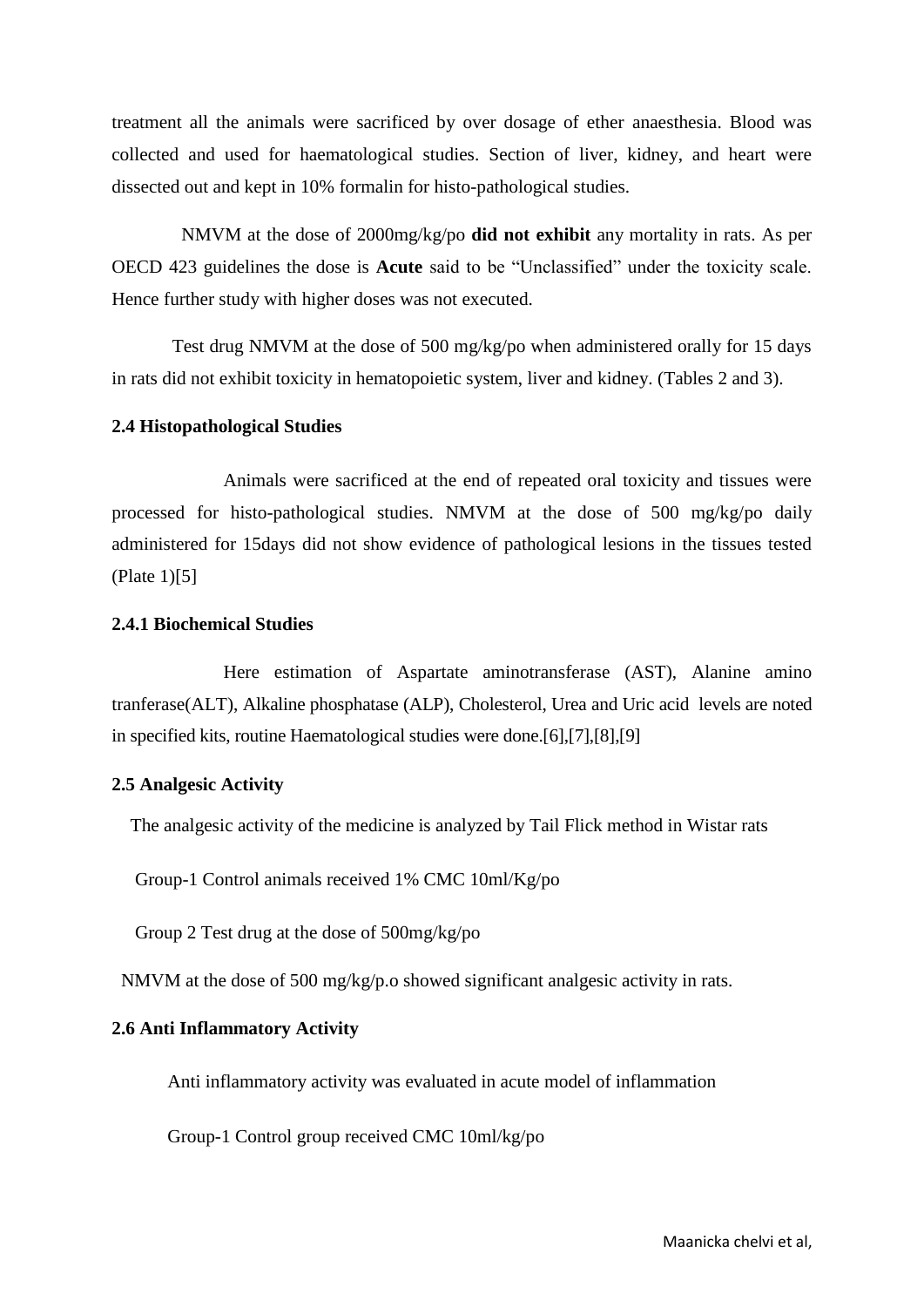Group-2. Received Carrageenan (0.1% solution) and served as positive control

Group-3 Received test drug (NMVM) at the dose of 500mg/kg/po

Group-4 received standard drug Diclofenac sodium (5mg/kg/po)

The anti-inflammatory activity of the medicine is evaluated by Carrageenan induced Hind paw edema. NMVM exhibited significant anti-inflammatory activity in Carrageenan induced hind paw edema (acute inflammation model) in rats. The results of present study was comparable to that of the standard NSAID Diclofenac sodium (5 mg/kg/p.o)

#### **2.7 In Vivo Antioxidant Study**

Samples of serum collected from rats treated with test drugs were assayed for GSH (Moron *et al*, 1979) and LPO (Yagi, 1976) and the results were compared with control group. [10]

#### **3. RESULTS**

#### **3.1 Preliminary Basic, Acidic Radicals and Phytochemical Studies**

 The qualitative chemical analysis and acidic, basic radicals" assay of the drugs showed the presence of phyto constituents and minerals as depicted in (Table 1).

| S.No. | <b>Constituents</b> | <b>NMVM</b> |
|-------|---------------------|-------------|
| 1.    | Calcium             | $^{+}$      |
| 2.    | Iron (Ferric)       |             |
| 3.    | Iron (Ferrous)      | $^{+}$      |
| 4.    | Sulphate            | $^{+}$      |
| 5.    | Chloride            | $+$         |
| 6.    | Carbonate           |             |
| 7.    | <b>Starch</b>       | $^{+}$      |
| 8.    | Phosphate           | $+$         |
| 9.    | Tannic acid         |             |
| 10.   | Unsaturated         | $\,+\,$     |

*Table 1. Preliminary acid, basic radicals and phyto-chemical screening*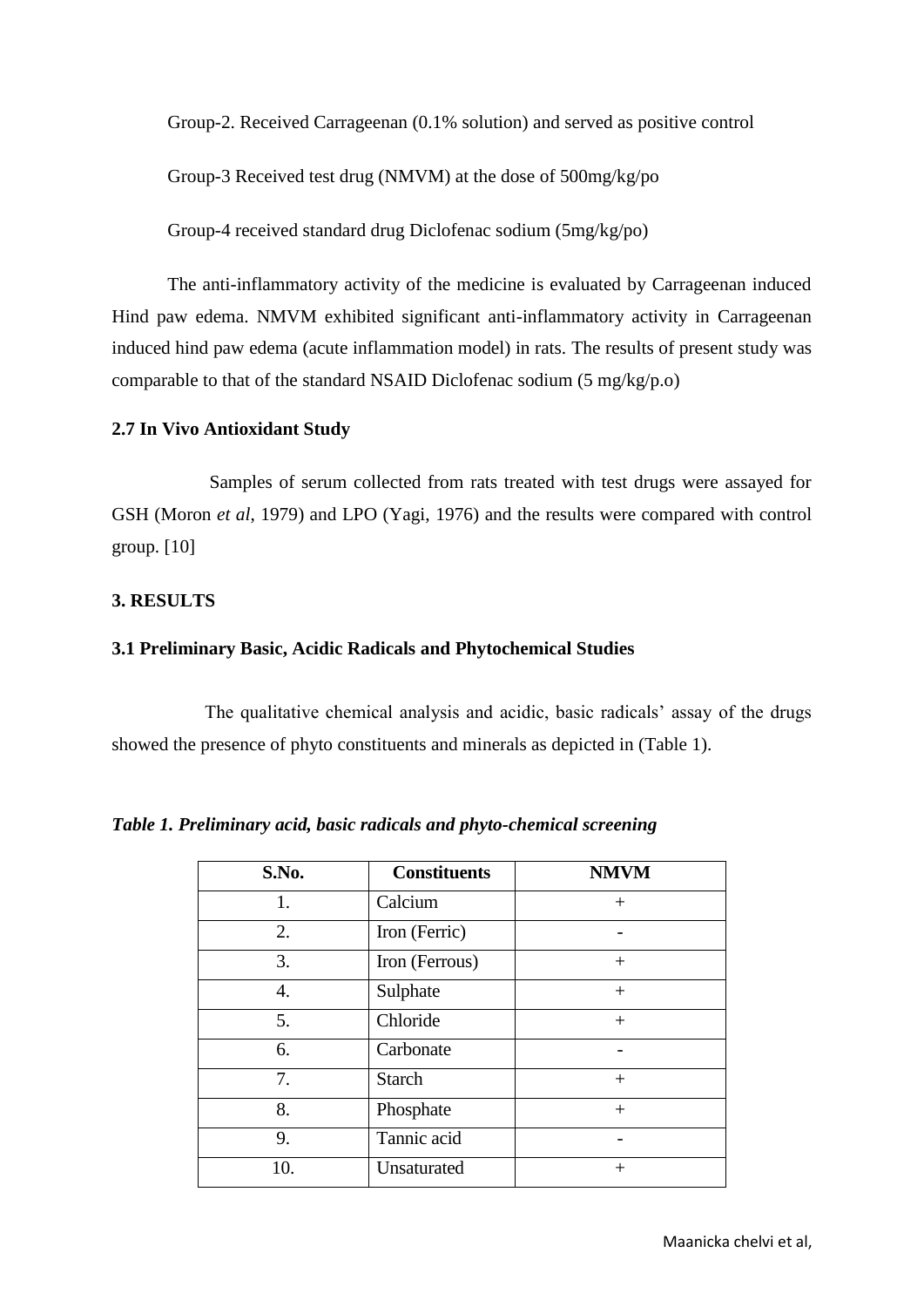|                 | $+$                   |
|-----------------|-----------------------|
| Alkaloids       | $+$                   |
| <b>Steroids</b> | $+$                   |
| Protein         | $+$                   |
| <b>Tannins</b>  | $+$                   |
| Phenols         | $+$                   |
| Flavanoids      | $+$                   |
| Saponins        | $+$                   |
| Amino acid      | $+$                   |
| Glycosides      | $+$                   |
| <b>Sterols</b>  | $+$                   |
|                 | <b>Reducing Sugar</b> |

(+) - Present, (-) –Absent, **NMVM-**Neeradi Muthu Vallathi Mezhugu

# **3.2 Acute Oral Toxicity Study**

NMVM at the dose of 2000mg/kg/po did not exhibit any mortality in rats. As per OECD 423 guidelines the dose is said to be "Unclassified" under the toxicity scale. Hence further study with higher doses was not executed.

## **3.3 Repeated Oral Toxicity for 15 Days**

Test drug NMVM at the dose of 500 mg/kg/po when administered orally for 15 days in rats did not exhibit toxicity in haematopoietic system, liver and kidney. (Tables 2 and 3)

*Table 2. Effect of Siddha Formulations (NMVM) on Haematological parameters after 15 days repeated oral dosing (500 mg/kg)*

| Groups | Hb         | <b>RBC</b>   | <b>WBC</b>    | Differential leucocyte count $(\% )$ |             |                |
|--------|------------|--------------|---------------|--------------------------------------|-------------|----------------|
|        | (gm/100ml) | (millions/cu | (cells/cu.mm) |                                      |             |                |
|        |            | .mm          |               | Lympho                               | <b>Mono</b> | <b>Granulo</b> |
|        |            |              |               | <b>Cytes</b>                         | cytes       | cytes          |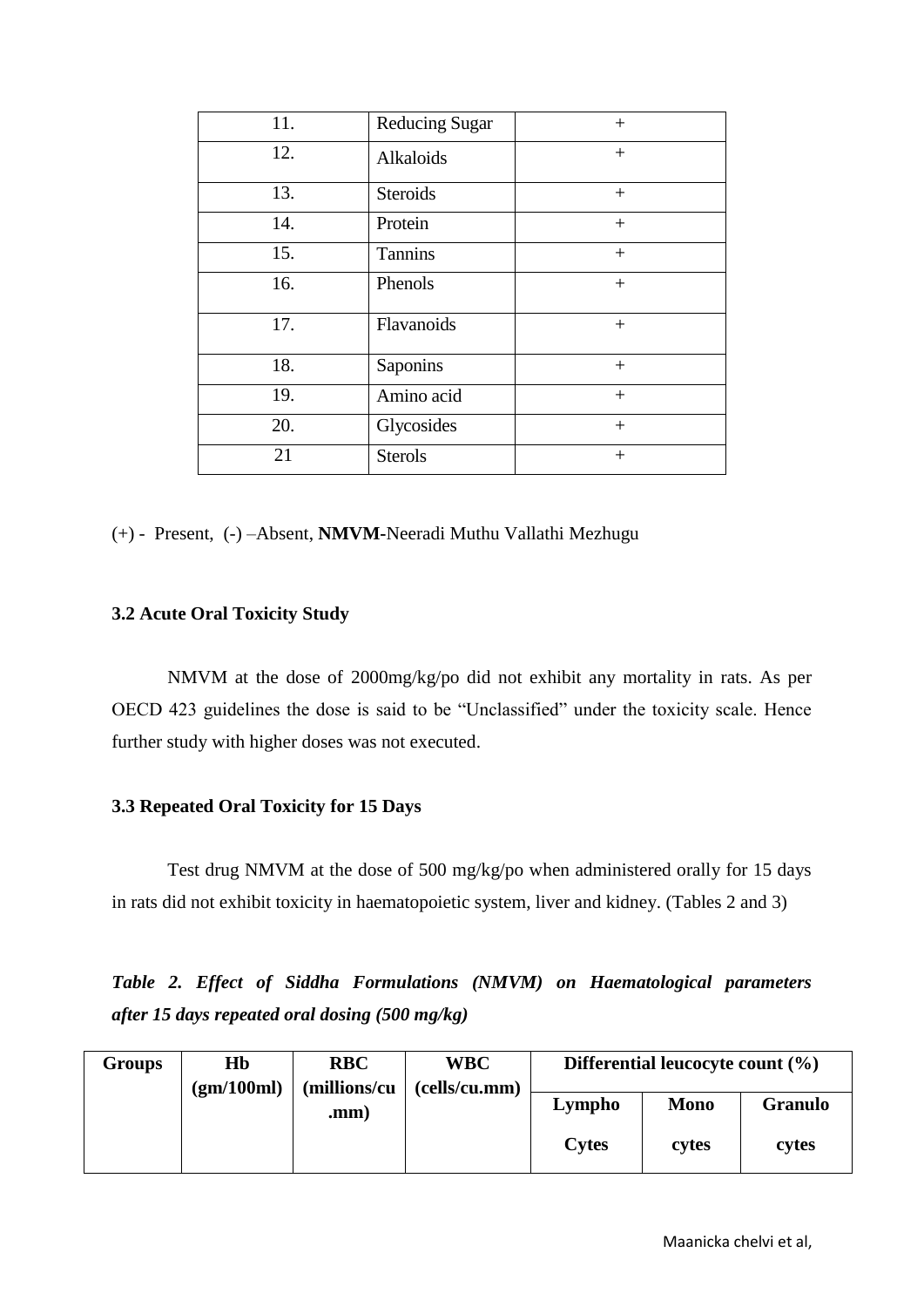| Normal      |                       | $14.0 \pm 0.354$   $5.51 \pm 0.635$ | $5785 \pm 9.434$ | $75.06 \pm$  | $6.30 \pm$     | $18.70 \pm$           |
|-------------|-----------------------|-------------------------------------|------------------|--------------|----------------|-----------------------|
|             |                       |                                     |                  | 3.829        | 1.904          | 4.627                 |
|             |                       |                                     |                  |              |                |                       |
| <b>NMVM</b> | 13.88 $\pm$           | $5.88 \pm 0.732$                    | 5986.66 $\pm$    | 77.67 $\pm$  | $6.16 \pm 1.7$ | $17.66 \pm$           |
| (500mg/k    | $0.710$ <sup>ns</sup> | ns                                  | $3.343^{ns}$     | $3.382^{ns}$ | ns             | $3.474$ <sup>ns</sup> |
| g/p.o)      |                       |                                     |                  |              |                |                       |
|             |                       |                                     |                  |              |                |                       |

n=6; Values are expressed as mean  $\pm$  S.D followed by Students Paired 'T' Test

ns – Non significant when compared to control groups

*Table 3. Effect of Siddha formulation (NMVM) on Biochemical markers of liver and kidney after 15 days repeated oral dosing (500 mg/kg/po) in rats* 

| <b>Groups</b>                 | <b>AST</b><br>(IU/L)            | <b>ALT</b><br>(IU/L)            | <b>Cholestrol</b><br>(mg/dl)    | <b>Urea</b><br>(mg/100ml)      | Uric acid<br>(mg/100ml)        |
|-------------------------------|---------------------------------|---------------------------------|---------------------------------|--------------------------------|--------------------------------|
| Normal                        | 70.48±0.273                     | $30.40 \pm 0.831$               | $45.09 \pm 0.397$               | $24.56 \pm 0.637$              | $1.98 \pm 0.650$               |
| <b>NMVM</b><br>(500mg/kg/p.o) | $82.65 \pm 5.952$ <sup>ns</sup> | $34.61 \pm 2.267$ <sup>ns</sup> | $41.59 \pm 0.627$ <sup>ns</sup> | $23.30 \pm 0.59$ <sup>ns</sup> | $2.41 \pm 0.735$ <sup>ns</sup> |

 $N=6$ ; Values are expressed as mean  $\pm$  S.D followed by Students Paired 'T' Test

Ns – non significant when compared to control groups

# **3.4 Histopathological Study**

NMVM at the dose of 500 mg/kg/po daily administered for 15days did not show evidence of pathological lesions in the tissues tested (Plate 1).

## **3.5 Analgesic, Anti inflammatory Studies**

NMVM at the dose of 500 mg/kg/p.o showed significant analgesic activity in rats(Table-4).NMVM also exhibited significant anti-inflammatory activity in carrageenan induced hind paw edema (acute inflammation model) in rats. The results of present study was comparable to that of the standard NSAID Diclofenac sodium (5 mg/kg/p.o) (Table-5).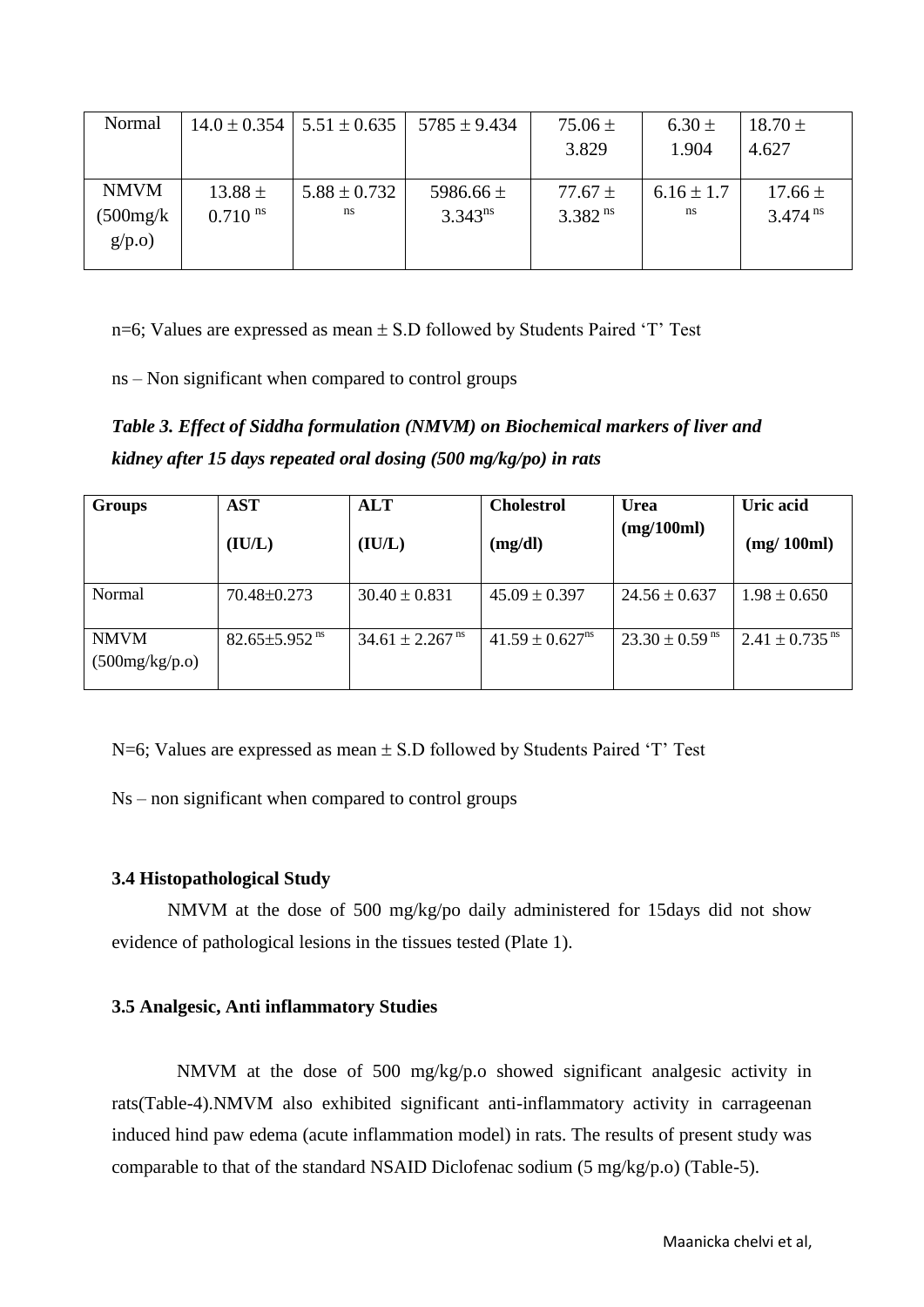# *Table 4. Analgesic activity of NMVM using Tail flick Method*

| Control                          | Paw licking response (Sec) |                         |                         |                         |  |
|----------------------------------|----------------------------|-------------------------|-------------------------|-------------------------|--|
|                                  | $0 \text{ min}$            | $30 \text{ min}$        | <b>60 min</b>           | $120 \text{ min}$       |  |
|                                  | $($ Sec $)$                | Sec)                    | (Sec)                   | (Sec)                   |  |
| Control                          | 5.56 $\pm$                 | 5.86 $\pm$              | $5.76 \pm$              | 5.86 $\pm$              |  |
|                                  | 0.96                       | 0.96                    | 0.67                    | 0.53                    |  |
| <b>NMVM</b><br>(500mg/kg, p.o.,) | 5.66 $\pm$<br>0.206<br>ns  | $7.12 \pm 0.258$<br>*** | $9.26 \pm 0.516$<br>*** | $9.71 \pm 1.394$<br>ns. |  |

n=6, Values are expressed as mean  $\pm$  S.D using followed by student paired T – test,

ns- non significance \*\*\*P<0.001 as compared with control.

| Table 5. Anti inflammatory activity of NMVM in Caarrageenan induced hind paw edema |  |
|------------------------------------------------------------------------------------|--|
| <i>in rats</i>                                                                     |  |

| <b>Groups</b>                          | Paw volume (ml) by mercury Displacement |                             |                             |                             |                             |                             |
|----------------------------------------|-----------------------------------------|-----------------------------|-----------------------------|-----------------------------|-----------------------------|-----------------------------|
|                                        | at regular interval of time             |                             |                             |                             |                             |                             |
|                                        | <b>Omin</b>                             | 30 <sub>min</sub>           | 60 <sub>min</sub>           | $120$ min                   | $240$ min                   | <b>4thhrs</b>               |
| Control                                | $1.233 \pm$<br>0.338                    | $1.733 \pm$<br>0225         | $1.766\pm$<br>0.286         | $2.200 \pm$<br>0.236        | $2.25 \pm$<br>0.273         | $2.266\pm$<br>0.236         |
| <b>NMVM</b><br>(500mg/kg, p.o.,)       | $1.533 \pm$<br>0.638<br>ns              | $1.90 \pm$<br>0.236<br>ns   | $2.25 \pm$<br>0.966<br>ns   | $3.932 \pm$<br>0.616<br>*** | $3.347 \pm$<br>0.672<br>*** | $1.691 \pm$<br>0.174<br>*** |
| Standard<br>(Dic.Sodium 5<br>mg/kg/po) | $0.835 \pm$<br>$0.065$ <sup>ns</sup>    | $1.315 \pm$<br>$0.069^{ns}$ | $1.128 \pm$<br>$0.049^{ns}$ | $1.011 \pm$<br>$0.056***$   | $0.896 \pm$<br>$0.048***$   | 0.85 $\pm$<br>$0.054***$    |

n=6; Values are expressed as mean  $\pm$  S.D followed by student paired T- test.

ns - Non *significant* as compared with control; P< 0.001 (\*\*\*) as compared with control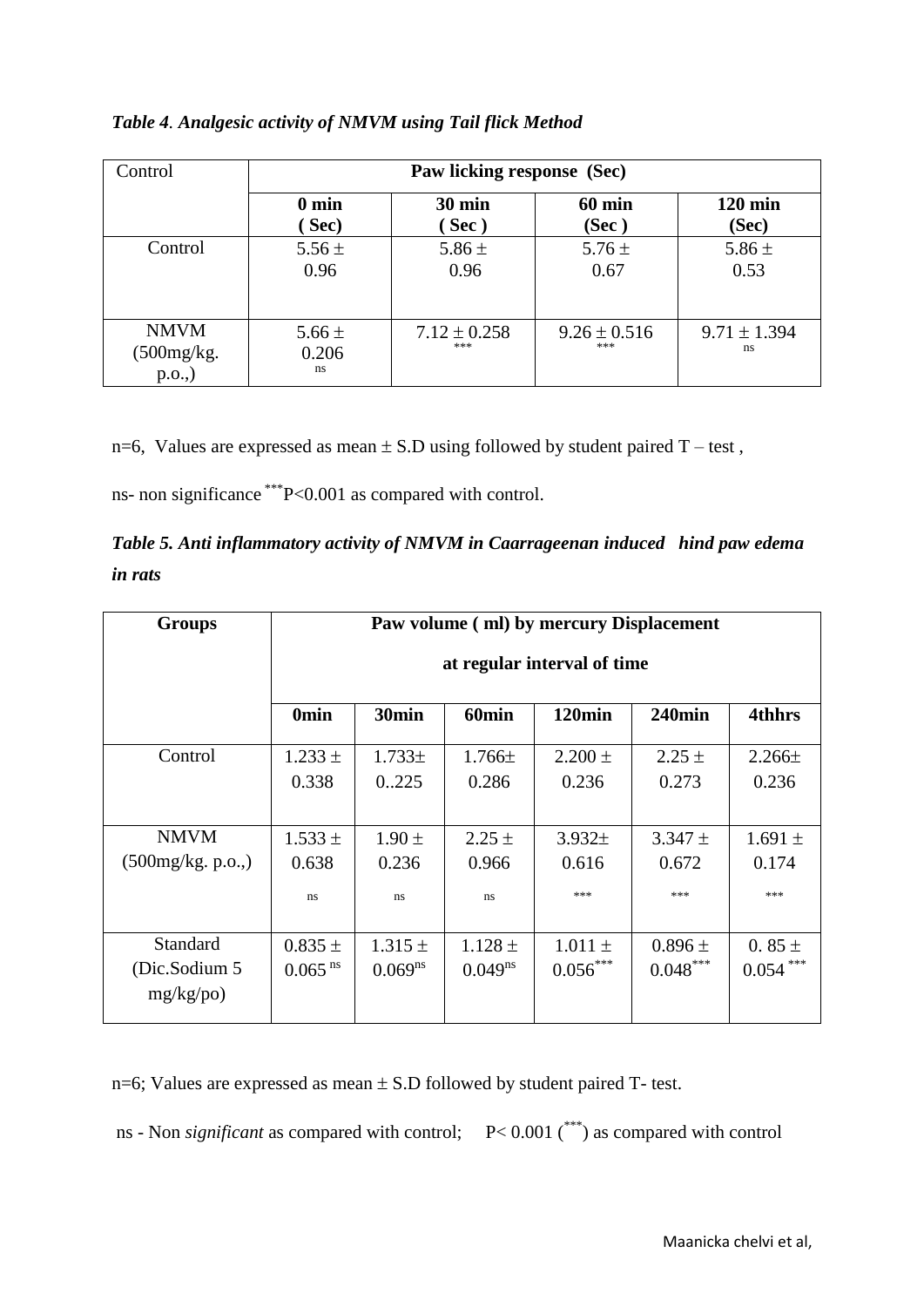## **3.6 Antioxidant Activity**

At the end of 15 days repeated oral toxicity study when the plasma of drug treated animals was examined for GSH activity, the level of GSH activity was increased significantly (p>0.001) in test groups. On the other hand LPO activity of treated animals was increased when compared to control (Table-6).

*Table 6 .Anti oxidant activity of Siddha Formulation (NMVM ) After 15 days repeated oral dosing (500 mg/kg)*

| <b>Groups</b>         | <b>LPO</b>          | <b>GSH</b>             |  |
|-----------------------|---------------------|------------------------|--|
|                       | (µmols/g.protein)   | (µmols/g.protein)      |  |
| Control               | $0.60 \pm 2.637$    | $45.28 \pm 2.31$       |  |
| NMVM $(500mg/kg/p.o)$ | $0.83 \pm 5.96$ *** | $100.831 \pm 1.35$ *** |  |

 $N=6$ ; Values are expressed as mean  $\pm$  S.D followed by Student T- Test.

\*\*\*P<0.001 as compared with control.

# **4. DISCUSSION**

The preliminary phytochemical study revealed the presence of several phytoconstituents. The test drug answered for the presence of calcium, ferrous iron, sulphate, and chloride. Repeated oral toxicity study conducted for15days with the drug did not exhibit significant changes in blood counts and in Hb% .The biochemical markers of liver function and kidney function tests did not show evidence of liver and kidney toxicity. There was no significant changes in biochemical parameters like blood Cholesterol, body weight, food, water intake and behavioural parameters. The test drug exhibited significant analgesic and anti-inflammatory activity in acute experimental inflammatory conditions in rats. The test drug showed maximum anti-inflammatory activity at the end of  $4<sup>th</sup>$  hour after carrageenan challenge; the mechanism of anti-inflammatory activity of test drug may be attributed for its inhibitory activity on cyclooxygenase (COX) enzymes.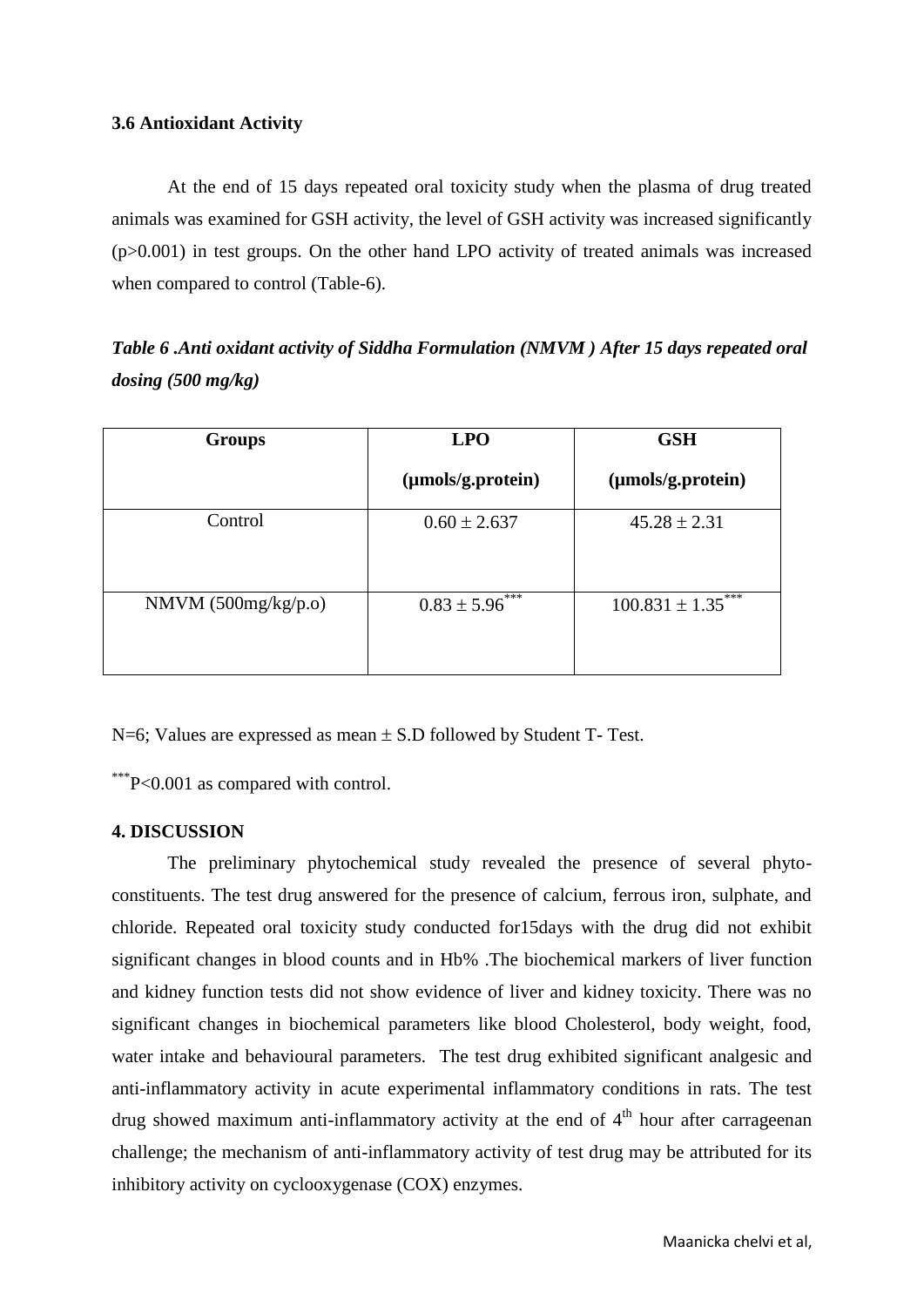Oral administration of NMVM for 15 days at the dose of 500mg/kg/po showed an increase in LPO in serum. Likewise GSH also showed an increase in the serum of the drug treated animals. The free ferrous iron present in the preparation may be responsible for the enhanced lipid peroxidation and the tissue synthesis higher amount of GSH in defence against LPO, can also be accounted for this observation.

#### **5. CONCLUSION**

As per our literatures, medicine is prepared with standard raw drugs, proper purification methods, proper consistency, accurate dosage with adequate adjuvant and proper duration there is no doubt about the safety and toxicity of the medicine which contains metals and minerals. Also, the anti inflammatory, analgesic and antioxidant studies revealed its efficacy in treating the *Vatha* diseases and especially *Thandaga Vatham*.

## **ACKNOWLEDGEMENT**

The author wish to thank C.L Baid Metha College of Pharmacy, Thuraipakkam,

Chennai

## **REFERENCES**

1 .Hakkim Pa.Mu. Abdullah Saibu(1995), Anuboga Vaithya Navaneethaam part-VIII, Thamarai pathipagam, Chennai

2. Coulambe G.G and Favrean L.A.., (1965), Clinical Chemicals, 11 th edition, page-624.

3. Kanai L Mukherjee.(1999), A procedure manual for routine diagnostic tests, A text book of medical laboratory technology. Tata McGraw Hill Publishing company ltd.; :p.265-276.

4. Barham D and Trinder(1972), Pharmacological .Analyst:97:142.

5.Reitman S and Frankel S (1957), *American Journal of Clinical Pathology 28*, 56

6. Ghai C.L. (1995), Erythrocyte count -A text book of practical physiology, Jaypee Brothers, India; p.119-202.

7. John MB (1972) Total Leukocyte Count, Laboratory Medicine Haematology. 4<sup>th</sup> Ed. C.V. Mosby company, St.Louis,ss;p.1198-1209.

8. Moron M.S, Difieree J.W and Mannerwik K.B.(1979),Levels of glutathione, glutathione reductase and glutathione s- transferase activities in rat lung and liver. Biochim.Biophy. Acta 582:67-68.

9. King E.J and Armstrong A.R (1934), *Canadian Medical Association Journal,* 31, 376.